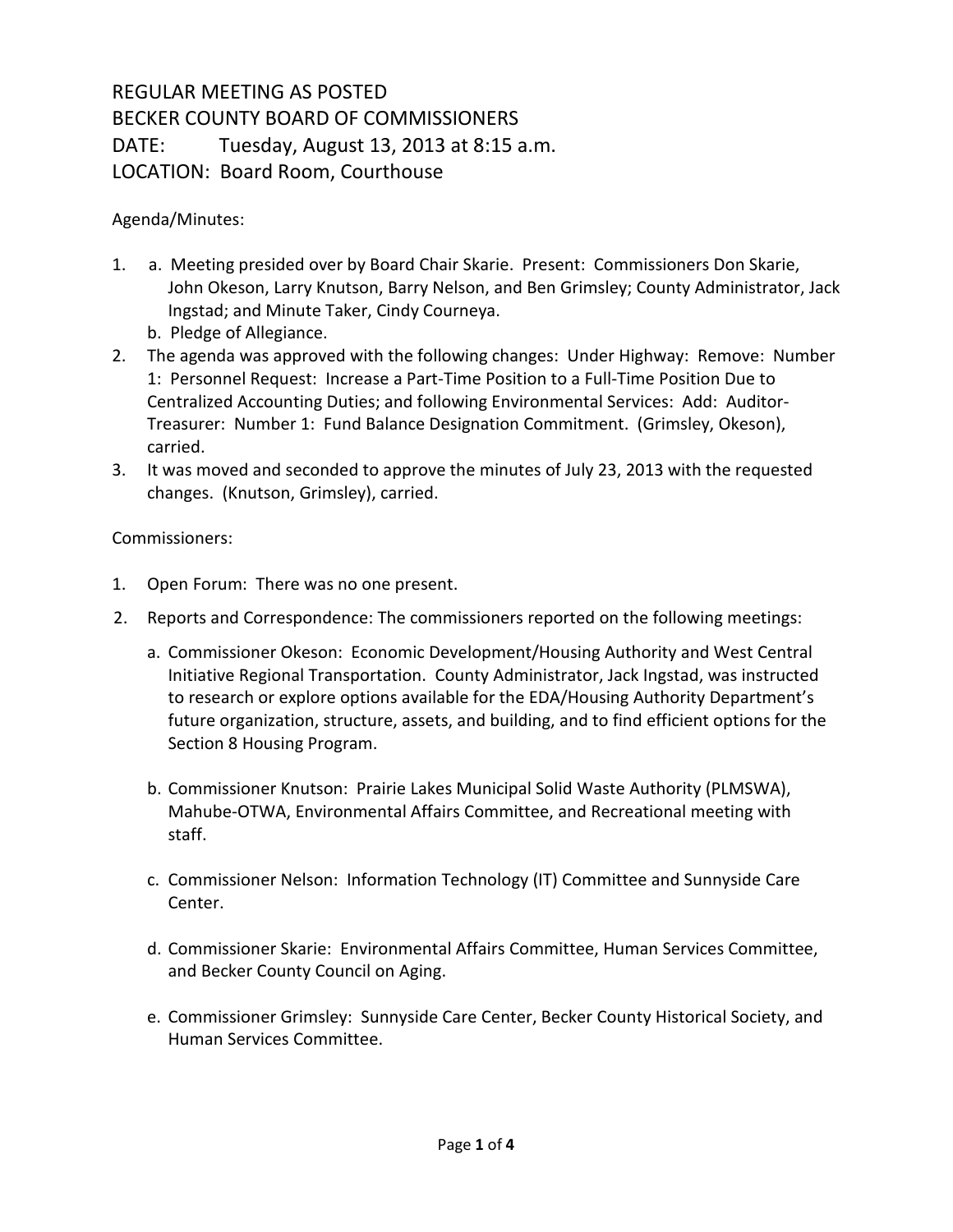- 3. Appointments:
	- a. It was moved and seconded to appoint Hank Ludtke to the Becker County Council on Aging.(Okeson, Knutson), carried.
- 4. It was moved and seconded to approve the per diem and mileage reimbursement for the commissioner's attendance at the Becker County Planning Commission and Commissioners joint meeting held on July 30, 2013. (Knutson, Nelson), carried.
- 5. Commissioner Nelson requested that if any of the commissioner's plan to attend the AMC Policy Committee meeting on Friday, September 6, 2013 at the Arrowhead Resort and Conference Center in Alexandria to contact the Administration Office to register.
- 6. It was moved and seconded to concur with the decision by Danielle Olson, Executive Director at Sunnyside Care Center to close three (3) skilled nursing beds at the Sunnyside Care Center in Lake Park, MN. (Nelson, Grimsley), carried.
- 7. It was moved and seconded to convene to the Finance Committee, to review applicants for an open CHIPS contract and to fulfill the remaining contract until it expires in 2014, at the same rate of \$1,300 per month for the same term, and to hire from the Minnesota Roster of qualified applicants, and to allow the Board Chair to execute said contract.(Grimsley, Nelson), carried.

Auditor-Treasurer: Ryan Tangen presented:

- 1. Licenses and Permits: There were none.
- 2. It was moved and seconded to approve the Board of Appeals and Equalization minutes from June 18, 2013 and June 25, 2013, as presented. (Knutson, Okeson), carried.

Finance Committee: Ryan Tangen presented:

- 1. It was moved and seconded to approve the regular claims, over 90-day claims, and Auditor's Warrants:
	- a. Over 90-Day Claims:
		- i. Mid-States Wireless in the amount of \$288.56 due to missing invoice.
		- ii. Taser International in the amount of \$7,934.85 due to missing invoice.
	- b. Auditor's Warrants: (Tuesday Bills):
		- i. 07/24/2013 in the amount of \$185,170.08
		- ii. 07/30/2013 in the amount of \$96,592.64
		- iii. 08/06/2013 in the amount of \$2,406.29
	- (Okeson, Nelson), carried.
- 2. It was moved and seconded to accept the 2013 Federal Boating Safety Supplement Grant and to purchase a 2013 16 x 8 Air Ranger Search and Rescue Boat, at an estimated cost of \$58,800, including tax. (Okeson, Nelson), carried.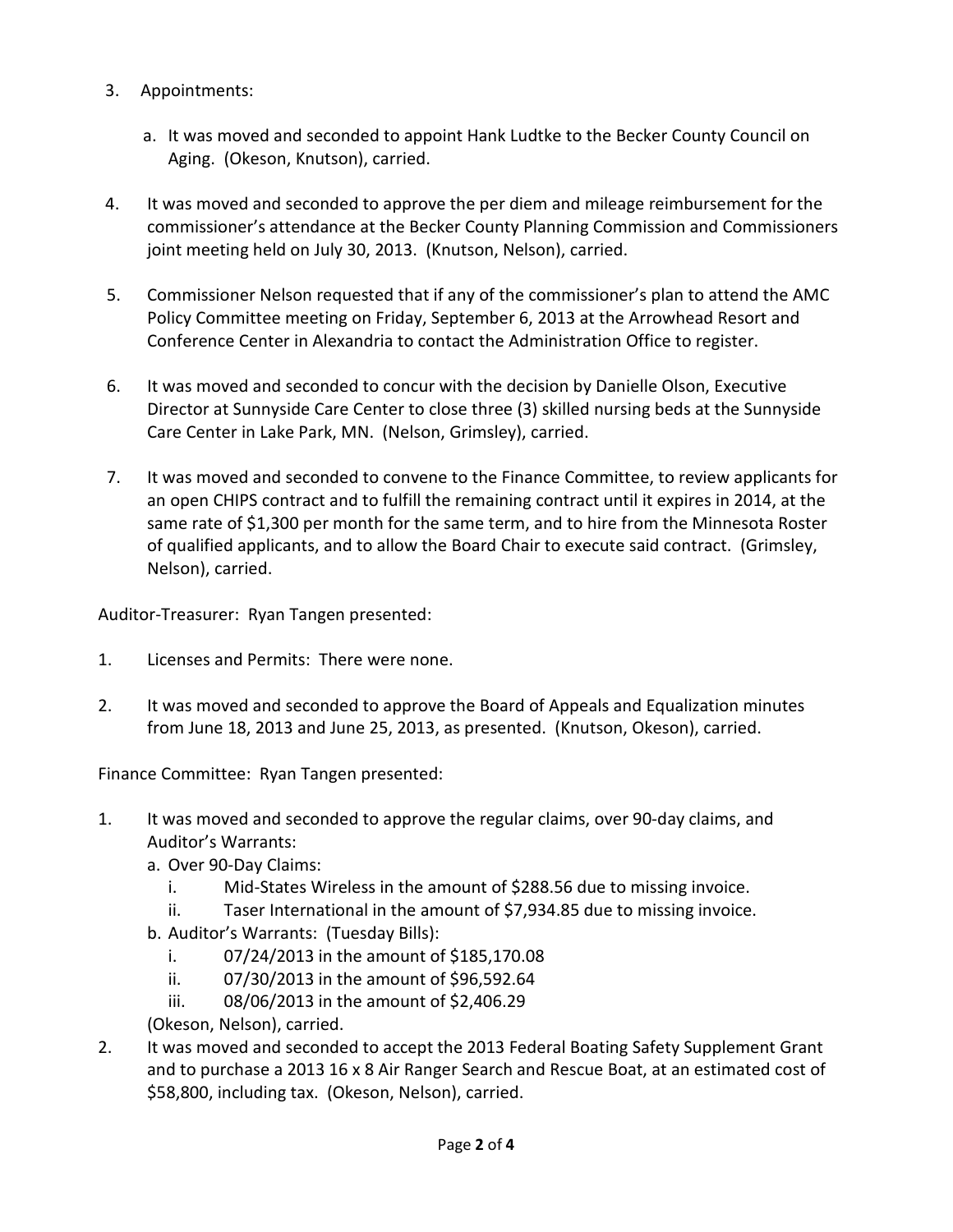3. It was moved and seconded to accept the 2013 Department of Natural Resources (DNR) ATV Enforcement Grant, in the amount of \$8,964. (Knutson, Okeson), carried.

Natural Resources Management (NRM): Marty Wiley presented:

- 1. It was moved and seconded to authorize to move forward with soliciting quotes for Fall 2013 Bud Capping. (Knutson, Grimsley), carried.
- 2. It was moved and seconded approve Resolution 08-13-1E, to adopt the maps of the county's Forest System Roads and approve their recording as Prescriptive Easements on the affected property deeds, and with the requested change in the resolution to read 34 different parcels, rather than 28. (Nelson, Knutson), carried.
- 3. It was moved and seconded to ratify the Minnesota Department of Natural Resources (DNR) Conservation Partners Legacy Grant, in the amount of \$18,750, for Round Lake Forest Enhancement I, as presented. (Knutson, Okeson), carried.

Human Services: Nancy Nelson presented:

- 1. It was moved and seconded to approve the renewal of the Waiver Agreements for Divine House, Inc., CK Home Health Care, Inc., Lutheran Social Services of Minnesota, Ecumen, dba Emmanuel Community, Philips Lifeline Systems, Nick and Vinh Mai Family Foster Home, and Caring Hands Home Care. (Nelson, Knutson), carried.
- 2. It was moved and seconded to approve the Father's Program Eleven (11) County Consortium, including Mahube/OTWA. (Grimsley, Nelson), carried.
- 3. It was moved and seconded to accept a grant from the Becker County Children's Collaborative for Community Health in the amount of \$5,000 for the purchase of books for home visiting programs. (Grimsley, Knutson), carried.
- 4. It was moved and seconded to approve Resolution 08-13-1A, with the requested changes, to create and to hire one (1) Part-Time Transportation Coordinator position for new services with the Department of Veteran's Administration (DAV), with Becker County serving as the transportation broker for the pilot program to coordinate transportation for veterans and, with grant money obtained from the DAV in the amount of \$30,000 to fund the position. (Nelson, Okeson), carried. Roll call: Knutson – Yea; Nelson – Yea; Grimsley – Nay; Okeson – Yea; Skarie – Yea.
- 5. It was moved and seconded to approve Resolution 08-13-1B, with the requested changes, to convert three (3) part-time Financial Eligibility Worker positions to full-time due to the Affordable Care Act, and in the event that staff in the three (3) part-time positions are not interested in full-time positions, the request would then be brought back to the Board of Commissioners. (Nelson, Grimsley), carried.
- 6. It was moved and seconded to approve Resolution 08-13-1C, to create and to hire one (1) full-time Office Support Specialist position due to the Affordable Care Act, and to backfill if necessary, as outlined in said resolution. (Grimsley, Nelson), carried.
- 7. It was moved and seconded to approve Resolution 08-13-1D, to create and to hire one (1) additional full-time Financial Eligibility Worker position, due to the Affordable Care Act, and as outlined in said resolution. (Grimsley, Okeson), carried.
- 8. It was moved and seconded to approve the Human Services claims for Human Services, Community Health, and Transit. (Nelson, Knutson), carried.